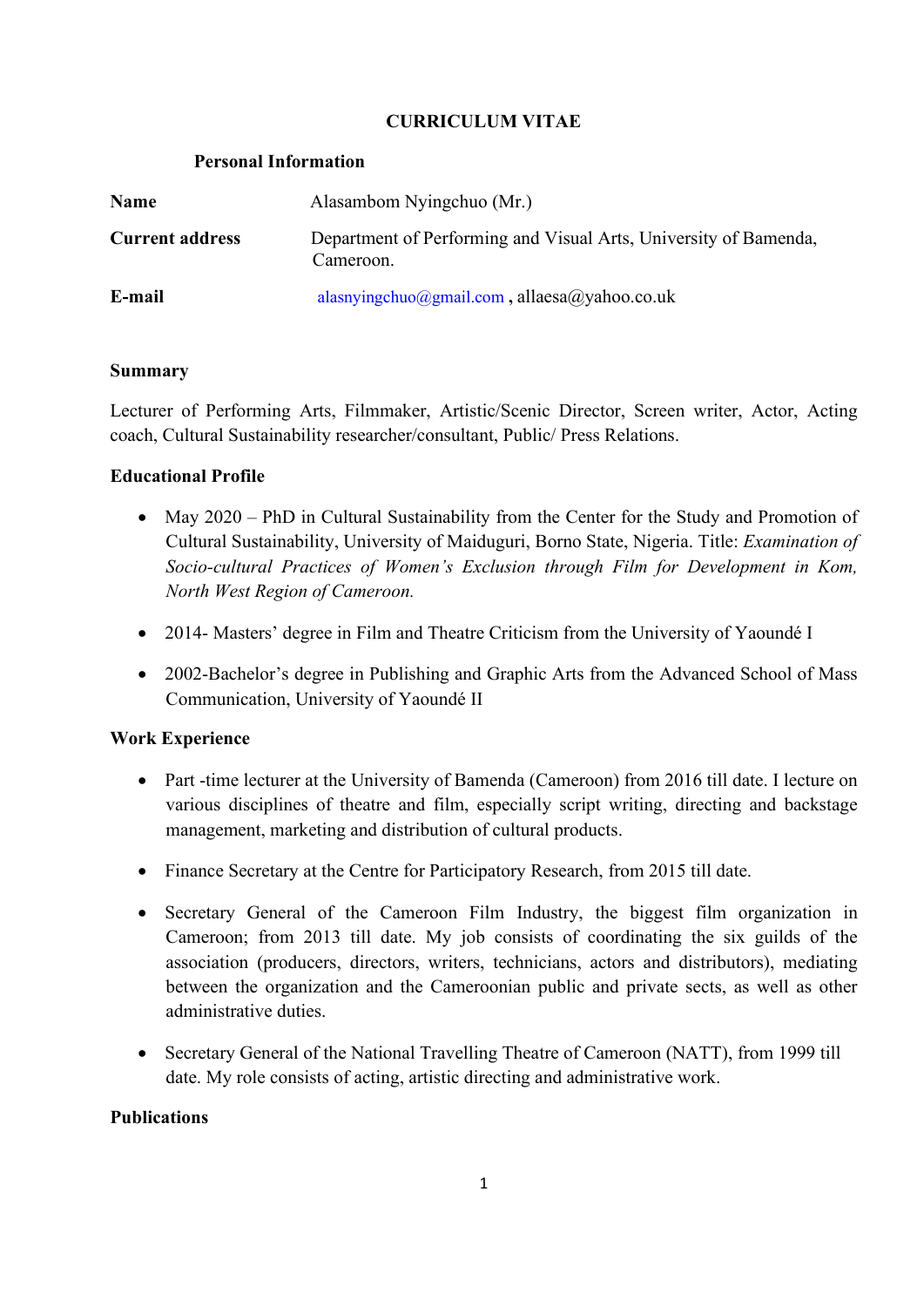- **2021 (July):** *Digitalization and the Democratization of Filmmaking in Cameroon.* Published in AFO-AKOM Journal of Culture, Performing and Visual Art. Edited by Prof. Paul Animbom Ngong, HOD, department of Performing and Visual Arts, University of Bamenda, and the University of Copen Hagen. Published by CAMSOPEVA, Tegiporten 14, st. th, 3460, Birkerad, Denmark. **ISBN: 2597-2847**
- **2021 (April):** *Applied Cinema and Social Cohesion: Promoting Gender Equity through Film for Development among the Kom of North West Cameroon.* Published in KULTURELLE BILDUNG ONLINE, [www.kubi-online.de.](http://www.kubi-online.de/) Edited by Meike Lettau. Direct link: https://www.kubi-online.de/artikel/applied-cinema-and-social-cohesion-promotinggender-equity-through-film-for-development
- **2020:** *An Examination of the 2004 Decentralization Laws in Cameroon and their Impact on Sustainable Local Development.* In **Cultural Sustainability, Performance and the Sustainable Development Goals in Time of Crisis**. Edited by Sunday Enessi Ododo, Abba Isa Tijani and Raimund Vogels. Published in 2020 by the Centre for the Study and Promotion of Cultural Sustainability, University of Maiduguri, Nigeri and Centre for World Music, University of Hildesheim, Germany. - CSPCS Book Series No. 1. **ISBN**: 978-978- 980-295-1
- **2019:** *Facekuerade Theatre: A Performance Model from Ebira-Ekuechi.* A critical review of a book with same title by Sunday Enessi Ododo, Published in **Liminal Margins: Performance, Masks, Masquerades and Facekuerades.** Edited by Sunday Enessi Ododo and Chike Okoye. Published in 2019 by the Society of Nigerian Theatre Artists (SONTA) Zonal Secretariat, Department of Theatre Arts and Film Studies, Nnamdi Azukiwe University, Awka, Nigeria. **ISBN:** 978-978-56454-2-2. Pages 724-737
- **2018***: Guerrilla Filmmaking in a Recessed Economy: The Cameroonian Example.* In **African Humanities review, A multidisciplinary Journal, Vol.4, Number 1, January 2018. Pages 1- . ISSN 2413-5909.** Published by Shiloh Printers, Bamenda.
- **2017:** *Guerrilla Filmmaking in a Recessed Economy: The Cameroonian Example.* In the book of proceedings of the 30<sup>th</sup> Annual Conference of the Society of Nigerian Theatre Artists (SONTA) from November1-3 at the Department of Theatre and Film Studies, University of Port Harcourt, Nigeria; on the theme: **"Theatre, Economic Recession and the Quest for Survival".**

#### **Workshops, Conferences**

• **"The Role of the Artist in Processes of Transformation – Conference on cultural policy and Sustainable Development''**, in Wolfenbüttel, Germany; from July 8-9. 2019. I presented a paper titled: *The Role of Theatre and Film in Processes of Transformation: Examples from Cameroon"*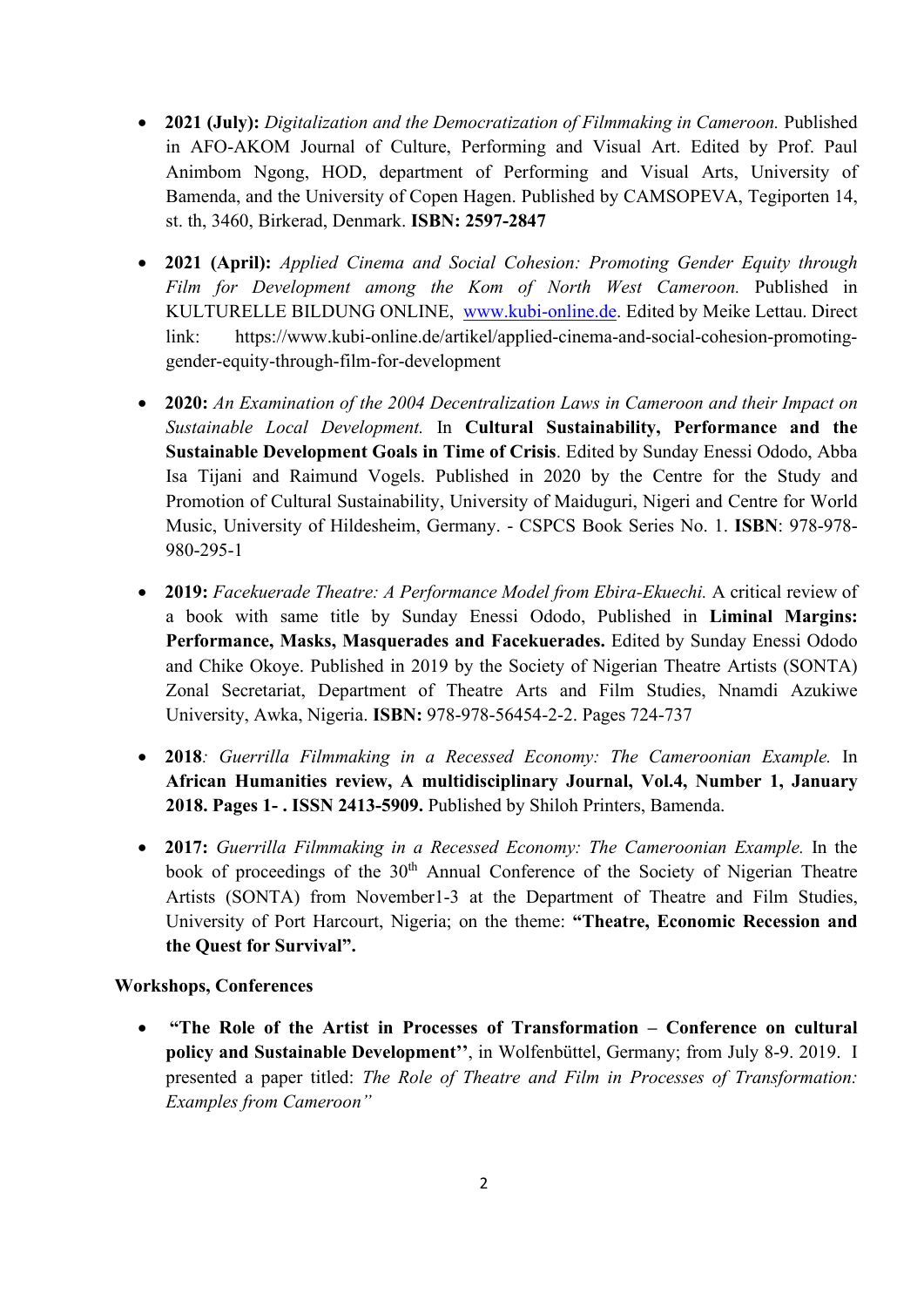- **Eleventh International Doctoral Workshop in Ethnomusicology** at the Center for World Music (CWM), University of Hildesheim & Hanover University of Music, Drama and Media (HMTMH); from  $18<sub>th</sub> - 22<sub>nd</sub>$  June 2019
- Got selected as a **Right Livelihood Junior Scientist**, and participated in the workshop **"Mobilizing for Change: Marginalized People and their Access to Opportunities and Resources in a Developing World",** in Bonn, Germany; from May 25-30 2019.
- **Annual Gathering of the Brokering Intercultural Exchange Network** on the theme **"Democratizing the Arts and the Arts Sector"**, from 23-25 May 2019 at Heilbronn University, Campus Künzelsau Germany. Paper presented: *Digital Technologies and the Democratization of the Film Sector in Cameroon*
- Seminar on **"Protecting habitats-restoring ecosystems: challenges and opportunities"** in Goslar - Germany, from 17-19 of May 2019; organized by the Development Education Program for Students from Africa, Asia, Latin America and Eastern Europe (STUBE)/KED Niedersachsen.
- International conference on the theme **"Cultural Sustainability, Performance and the Sustainable Development Goals in Time of Crisis",** organized by the Centre for the Study and Promotion of Cultural sustainability (CSPCS), University of Maiduguri in November 2018. I presented a paper titled: *The Impact of the Decentralization Process in Cameroon on Sustainable Local development*
- $30<sup>th</sup>$  Annual Conference of the Society of Nigerian Theatre Artists (SONTA) from November1-3 at the Department of Theatre and Film Studies, University of Port Harcourt, Nigeria; on the theme: **"Theatre, Economic Recession and the Quest for Survival".** Presented a paper titled: *Guerrilla Filmmaking in a Recessed Economy: The Cameroonian Example.*

#### **REFREES**

#### **Dr. Antonio C. Cuyler (Kyler) (He)**

Director of the MA Program & Associate Professor of Arts Administration

Department of Art Education

Florida State University (FSU)

**Founder & Principal Consultant, Cuyler Consultant, LLC** Tallahassee, FL 32306

**Prof. Eric Deborah Ochere Prof. Ngong Kelvin Toh**